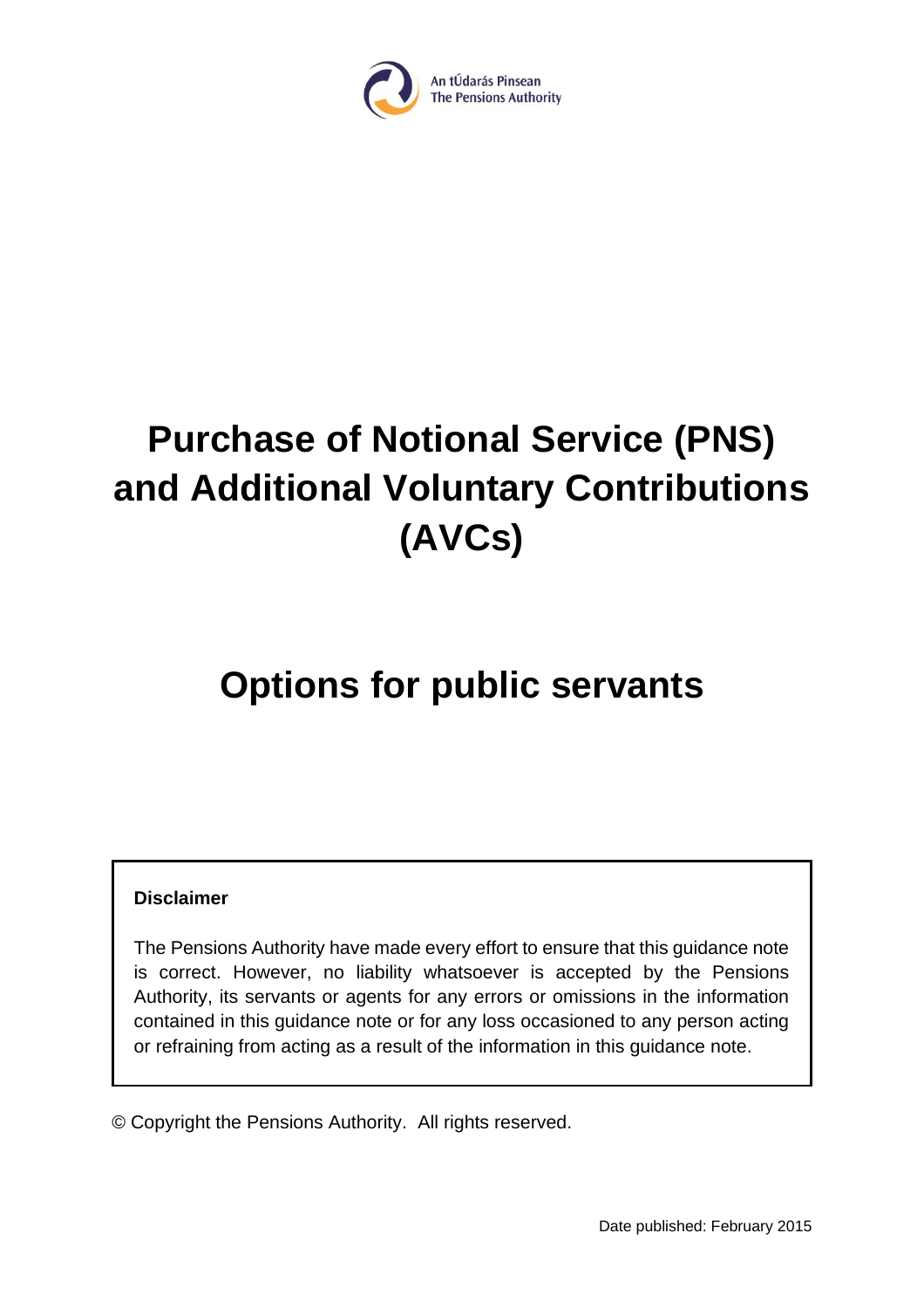

## **Table of contents**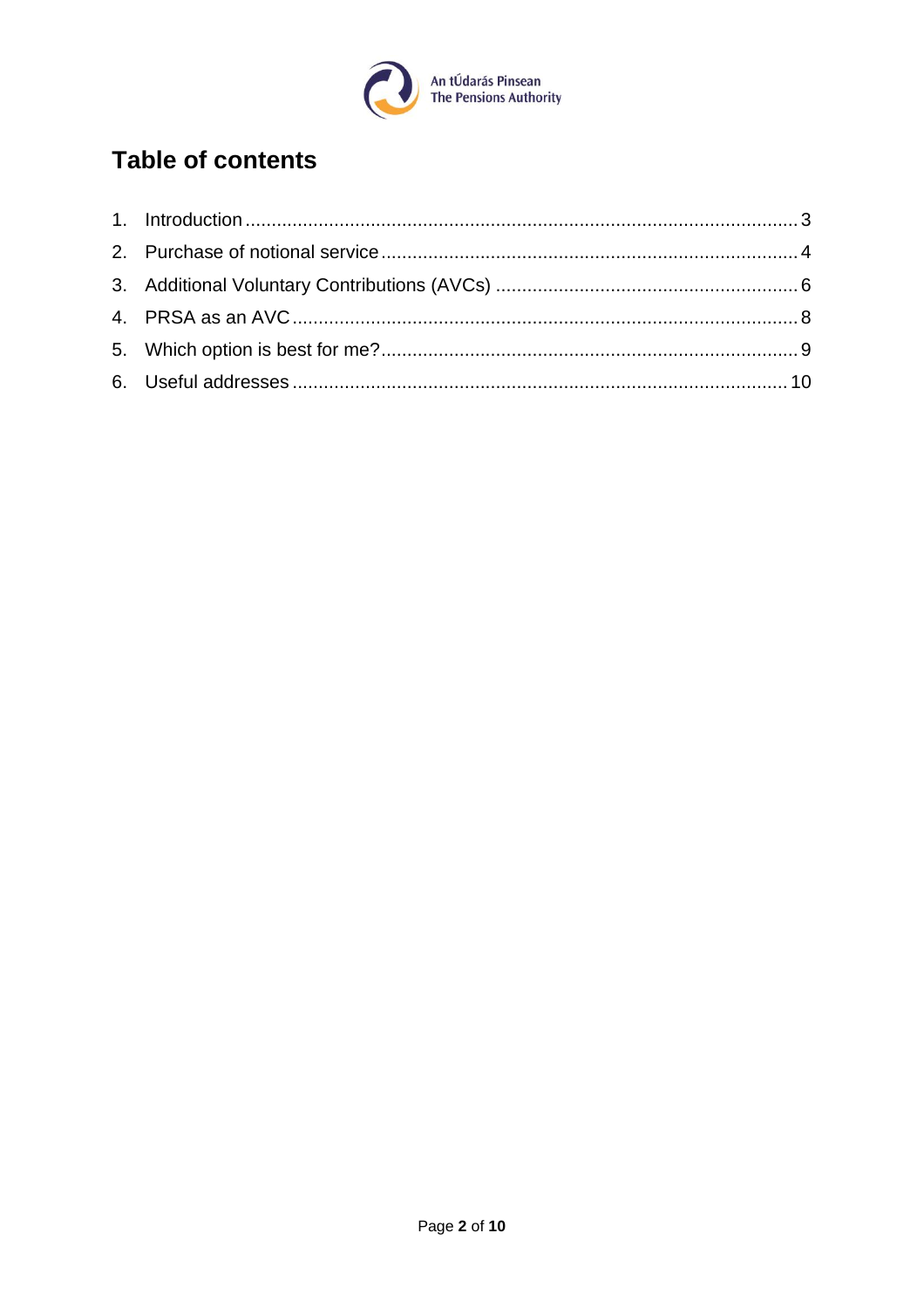

## <span id="page-2-0"></span>**1. Introduction**

This guide is designed to provide a summary of the options available to civil and public servants<sup>1</sup> (for ease of reference we will refer to these employees as public servants from here on in) who are considering a 'top up' or enhancement to their pension and/or retirement savings. This guide is not a recommendation for or against starting the Purchase of Notional Service (PNS), an Additional Voluntary Contribution (AVC) or a Personal Retirement Savings Account (PRSA) AVC. It has been written to ensure that public servants are aware of all of their options in relation to enhancing their pension benefits before making a decision which could have a long-lasting impact.

Broadly speaking there are three main options open to public servants who want to 'top up' their retirement savings. They can:

- purchase additional service credits under their occupational pension scheme, sometimes known as PNS (also referred to as 'buying back years'), or
- join a nominated AVC arrangement which provides defined contribution benefits by investment through a financial institution, or
- take out a PRSA AVC.

The PNS scheme is operated by public service employers (Government Departments, Local Authorities, State Agencies etc.) for public service employees including teachers, nurses, Gardaí and civil and public servants. The AVC facility is provided by a financial institution. In order to make a decision on which scheme best suits your needs, you must speak to the providers of both PNS and AVCs to get a full picture of your retirement options.

The guide describes the main features of both PNS and AVCs and will give a brief comparison of these options.

It is important to stress that before choosing a particular option you should look at the merits of each scheme. Where possible you should seek independent financial advice before making a decision. There are pros and cons in relation to both options and it is very important that you understand the implications of the choices you face. Because the choice relates to retirement savings, the impact of a decision taken now will not be realised in many cases until well into the future. It is also recommended that you review your pension regularly to ensure your retirement plan is on track.

<sup>1</sup> All new entrants to pensionable public service employment on or after 1 January 2013 are, in general, members of the Single Public Services Pension Scheme. This guide is designed for public servants recruited before 1 January 2013.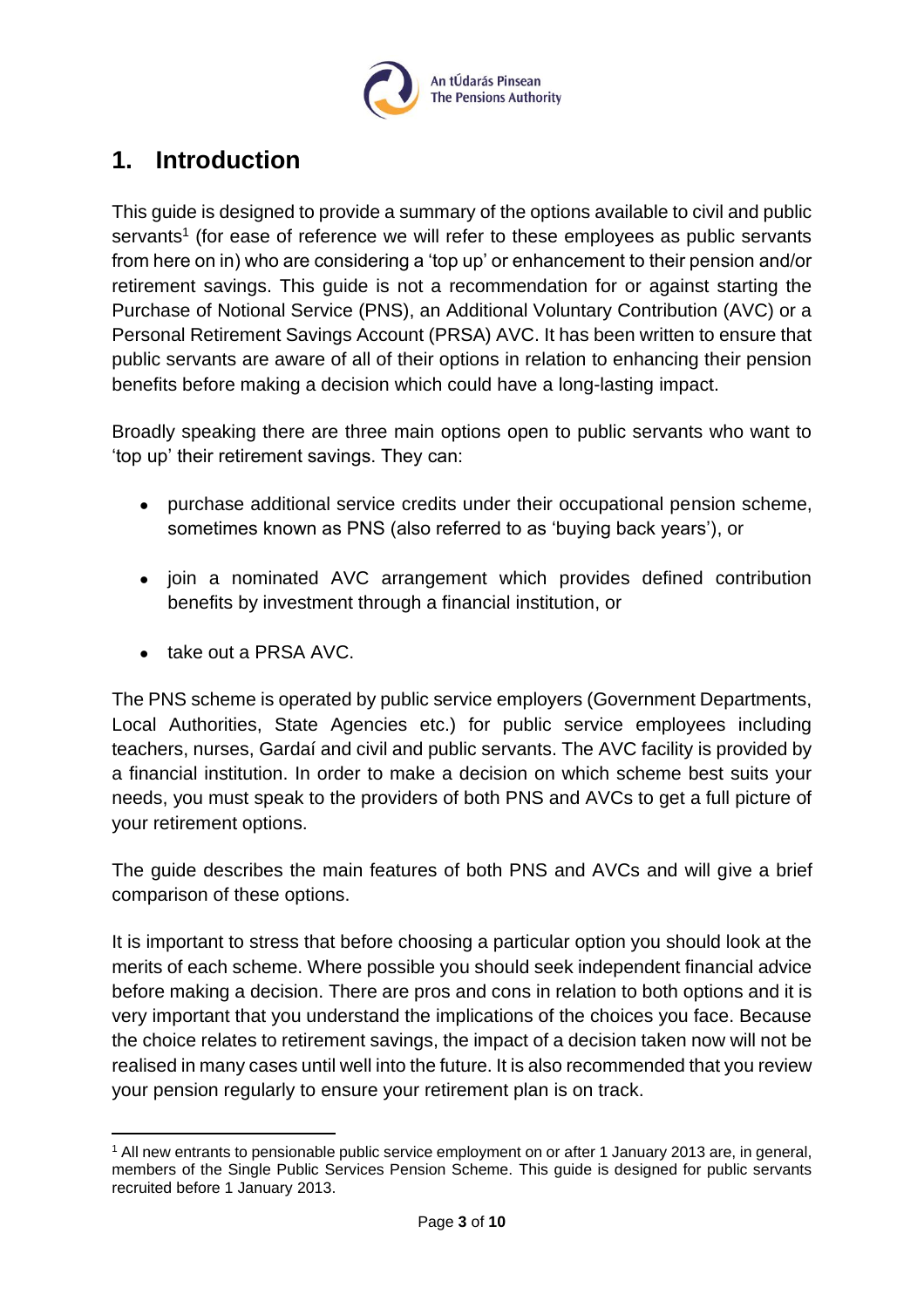

### <span id="page-3-0"></span>**2. Purchase of notional service**

Retirement benefits for most public servants are provided through a defined benefit (DB) pension scheme. Maximum pensionable service in this scheme is normally 40 years. Scheme members can usually retire at 60 or 65, though certain groups of public servants such as teachers, firefighters and Gardaí can retire earlier. The normal retirement age for new entrants to the public service since 2004 is 65, but it should be noted that there is no compulsory retirement age for this group.

Public servants who will have the maximum service allowable at retirement age cannot avail of PNS. So if at normal retirement age you will have 40 years' service, you will not be able to avail of PNS.

Public servants who will have less than maximum pensionable service at retirement age can buy notional service to make up for the shortfall in their pension entitlements. So, if at your normal retirement age you expect to have 37 years' service completed, you can use the PNS to buy the three missing years. The service bought is treated as actual service in calculating pension and lump sum entitlements at retirement. So, having bought the missing years your pension will be calculated by reference to 40 years' service.

There are two methods of purchasing this service. Payment may be by:

- lump sum payment, or
- periodic deductions from pay.

Periodic contributions begin on the individual's next birthday at any age up to two years before the age of 60 or 65 (whichever is your normal retirement age). Purchase rates vary depending on the age at commencement of purchase and contributions are normally allowable against income tax, subject to the Revenue limits on pension contributions. Your employer should be able to make these deductions at source, but you should confirm this with your HR department.

If you opt to buy notional service by periodic deduction you should be aware that if you leave service before age 60 or 65 or stop making the periodic contributions the amount of added years you will have purchased at retirement will be less than the amount you contracted to buy initially. This is a really important point to bear in mind, particularly if you opt for early retirement.

For further information, you should talk to your employer's HR section. More information is available from [www.cspensions.gov.ie.](http://www.cspensions.gov.ie/) This website also has an online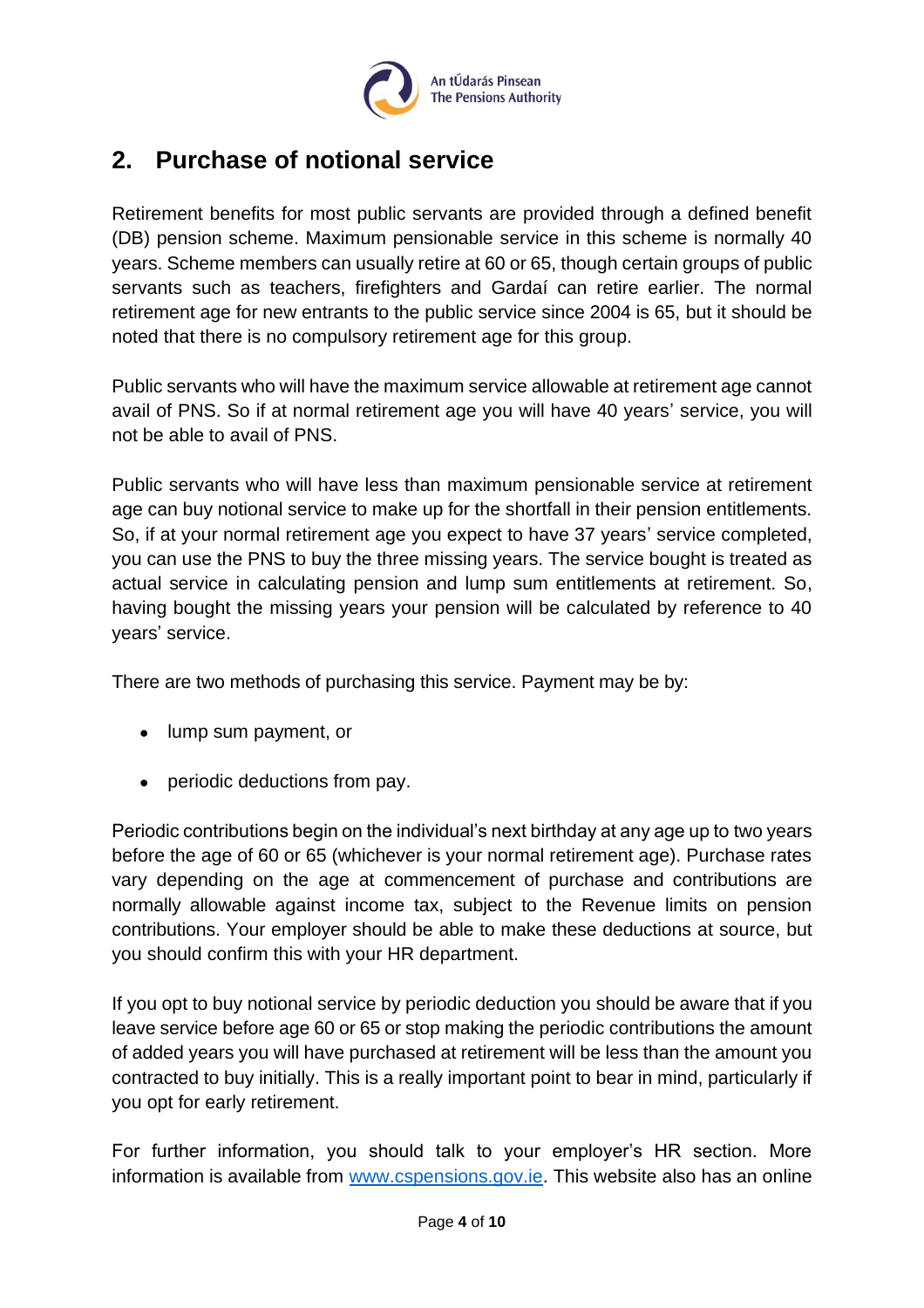

pensions modeller which includes information on the purchase of notional service.

Advantages of PNS include:

- you know exactly how your pension benefit will be calculated,
- you know what it will cost,
- PNS is a defined benefit, and
- contributions attract tax relief.

Disadvantages include:

- not open to those who will have full service at their normal retirement date,
- not open to those who will have total service of less than nine years at their normal retirement date,
- if you retire earlier than anticipated, you will not get the full benefit you expected,
- no flexibility in where the purchased service is applied, i.e. can't make up shortfall in lump sum only, and
- <span id="page-4-0"></span>• cannot turn the investment into an approved retirement fund (ARF).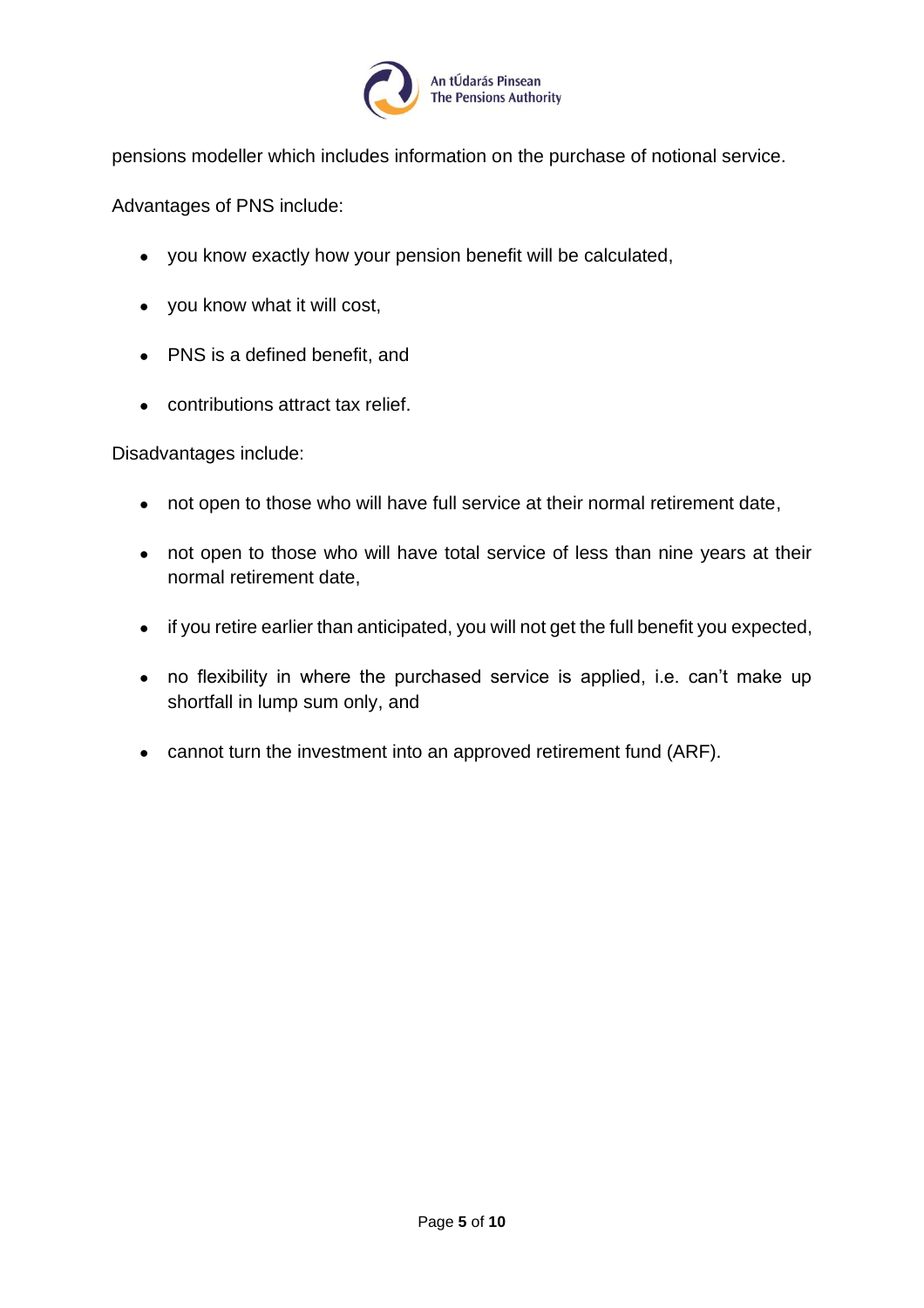

## **3. Additional Voluntary Contributions (AVCs)**

AVCs are a defined contribution pension arrangement provided by a financial institution, usually an insurance company. The individual bears the risk in a defined contribution arrangement, as the fund available at retirement age is determined by the combination of your contributions and any investment returns on these contributions.

Any estimate on the size of the fund at retirement age should be treated as just that an estimate. Investment returns are subject to a number of factors and can rise or fall.

It is important to regularly review the performance of your fund.

The contributions that you make to an AVC are subject to charges and are invested in unit-linked funds. There is a lot of flexibility in the way that a fund provided by an AVC can be used. The fund at retirement can be:

- taken as a tax-free gratuity (subject to Revenue limits),
- taken as a taxable lump sum,
- invested in an approved retirement fund (ARF),
- used to buy additional pension (taxable annuity), and/or
- used to purchase notional service under the PNS scheme.

The policy of the Department of Finance is that there should only be one AVC scheme per union. This is to help minimise administrative costs to the State in relation to the handling of payroll deductions for staff.

The individual can choose the rate at which to contribute to an AVC, subject to a minimum rate set by the AVC provider and the maximum rate determined by Revenue limits. Contributions to AVCs attract tax relief, subject to Revenue limits.

For some who cannot avail of PNS as they will have full service at retirement, they may be able to opt for an AVC to increase their retirement benefits (subject to Revenue limits).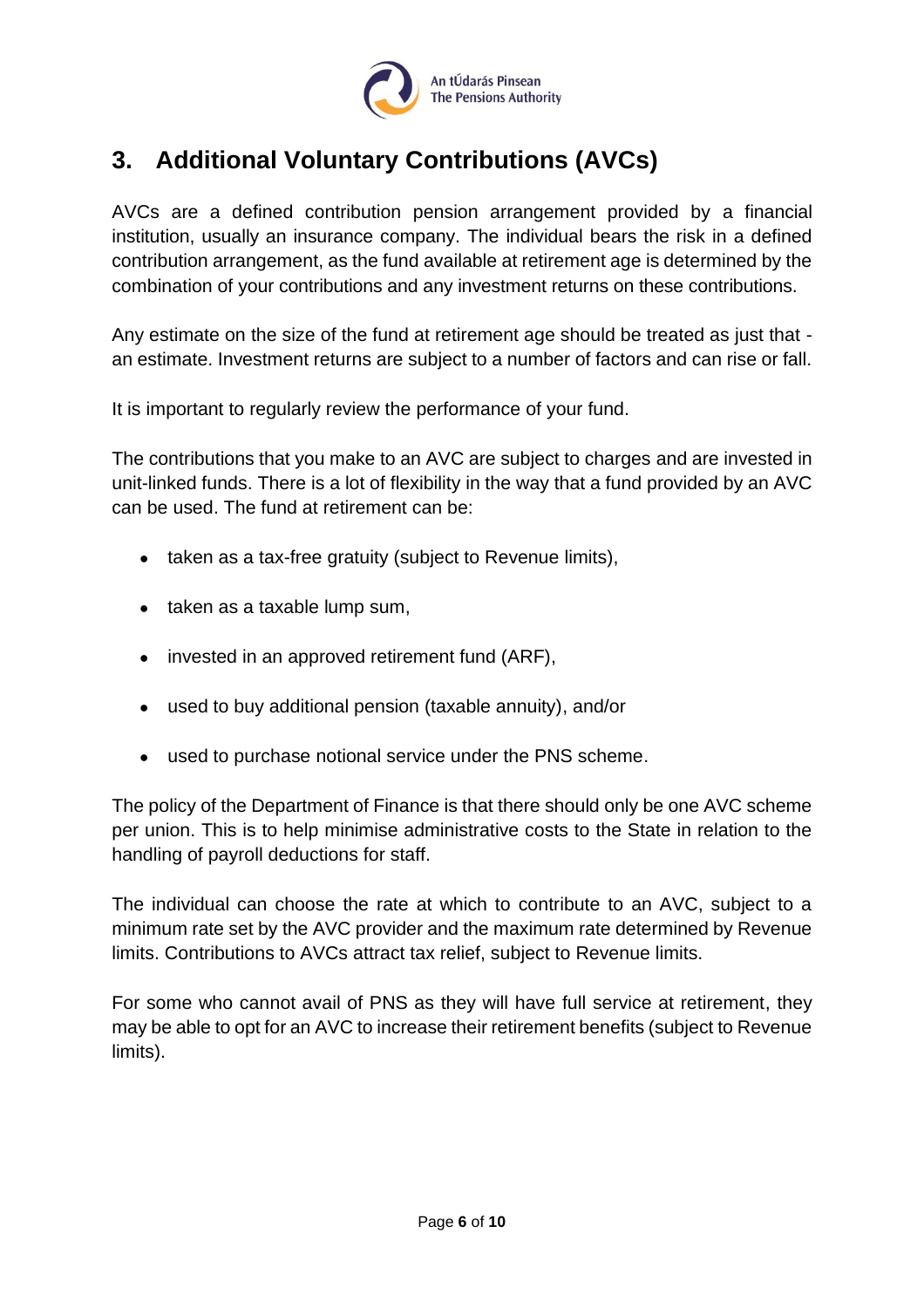

Advantages include:

- flexibility you can stop/start contributions,
- you have control over where the fund is used (subject to Revenue limits) i.e. can fund to maximise the tax-free lump sum only,
- contributions attract tax relief,
- you have the option to invest in an ARF,
- you can use the fund to avail of PNS, and
- you can help to fund early retirement.

Disadvantages include:

- AVCs are a defined contribution arrangement so the individual bears the risk,
- AVC contributions are subject to fees and charges, and
- you won't know what the fund will be until retirement.

<span id="page-6-0"></span>For further information in relation to the AVC option, you should contact your trade union.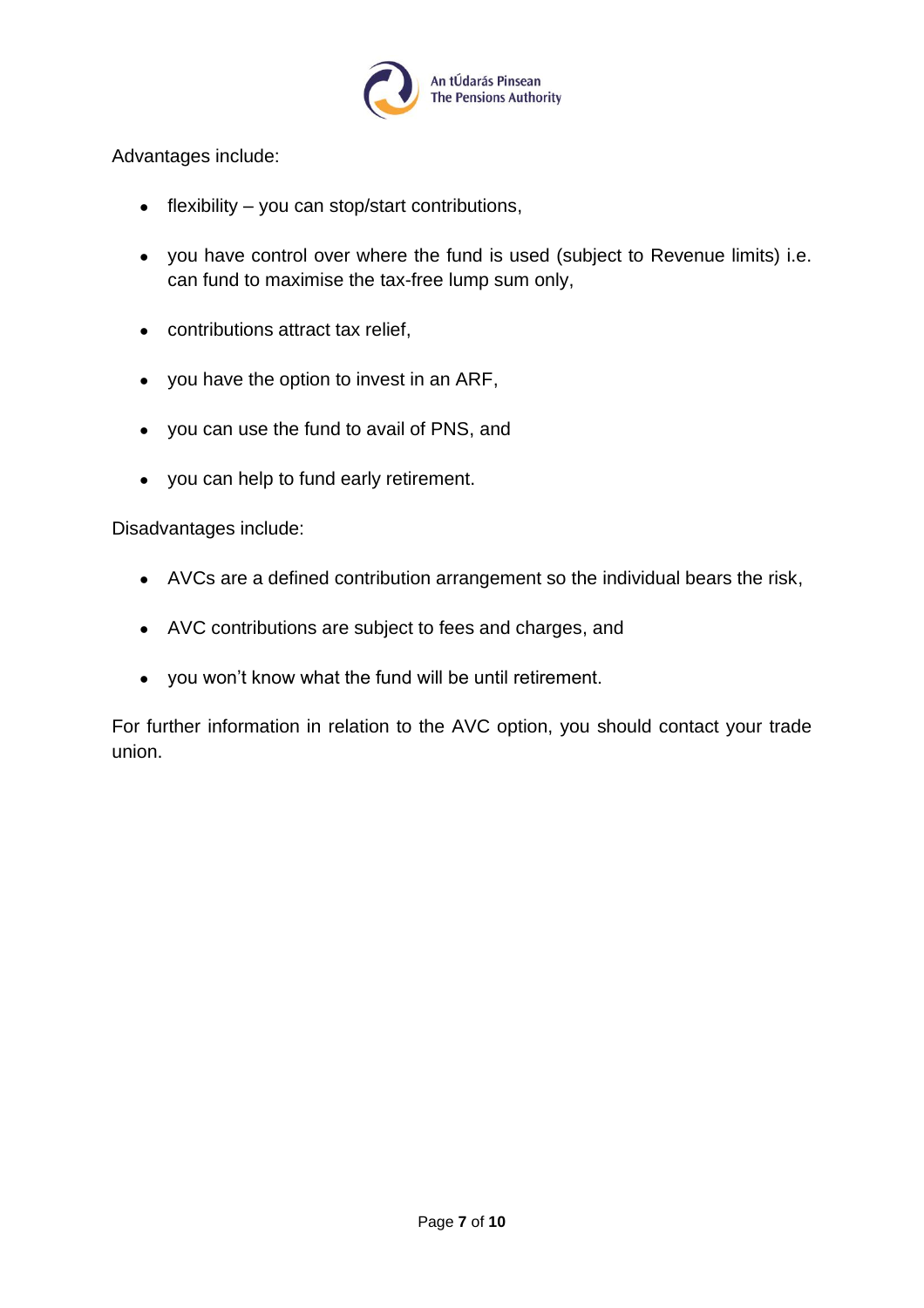

## **4. PRSA as an AVC**

Civil and public service employees in an occupational pension scheme or a statutory scheme may make AVCs to a PRSA. It is important to note that there is no obligation on the employer to set up a PRSA to act as an AVC given the existence of both the PNS and AVC facilities. However, an individual public servant can open a PRSA to provide additional retirement benefits.

Advantages include:

- you can increase, decrease or stop your contributions at any time without any charge or penalty,
- contributions attract tax relief,
- you receive regular information to allow you monitor the performance of your fund, and
- flexibility with your pension fund at retirement.

Disadvantages include:

- you have to claim back your tax relief and PRSI relief yourself at the end of every tax year,
- the PRSA AVC is a defined contribution arrangement so you bear the risk of the investment performance,
- PRSA AVC contributions are subject to fees and charges, and
- you won't know what the fund will be until retirement.

<span id="page-7-0"></span>For further information in relation to the PRSA AVC option, you should contact a PRSA provider. Details of PRSA providers are available [here.](https://www.pensionsauthority.ie/en/prsa_providers/prsas/)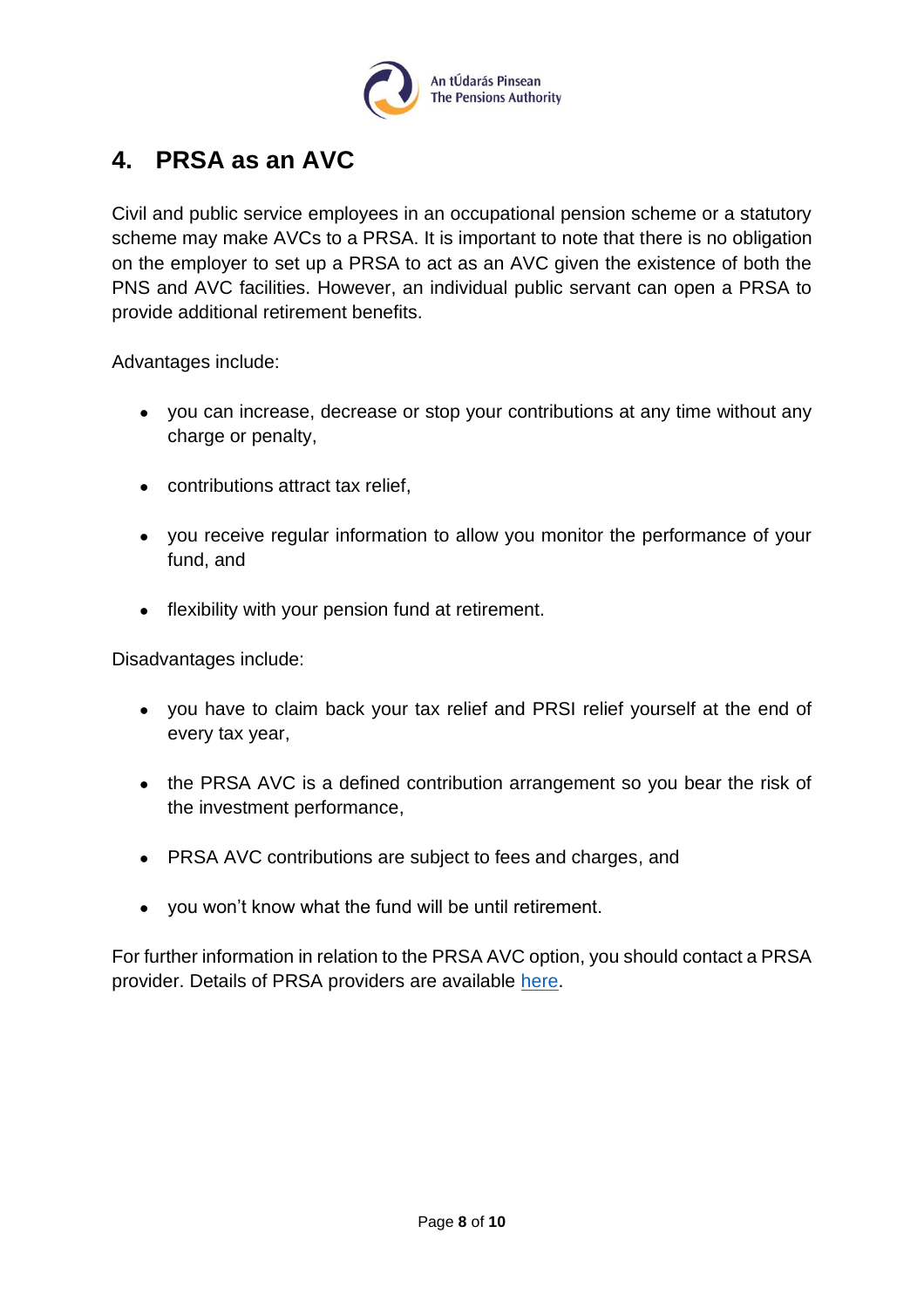

## **5. Which option is best for me?**

The question of which option is the best for you, whether to avail of PNS or to take out an AVC depends on a number of factors.

While it is possible to carry out a value for money comparison on these options, it should be kept in mind that when this is done it must involve assumptions about salary growth, investment return and the possible cost of annuity purchase. Because of these factors, the value for money comparisons are only of partial use.

Also, given that AVC and the PRSA AVC arrangements are DC, if the investment performance is different to what was expected, what appeared to be the best choice at the beginning of the arrangement may have been, in hindsight, the less attractive option, or vice versa.

<span id="page-8-0"></span>It is important to carefully consider all options before making a decision to commit to either one. Given the potential seriousness of taking up either option, it is advisable to seek independent financial advice.